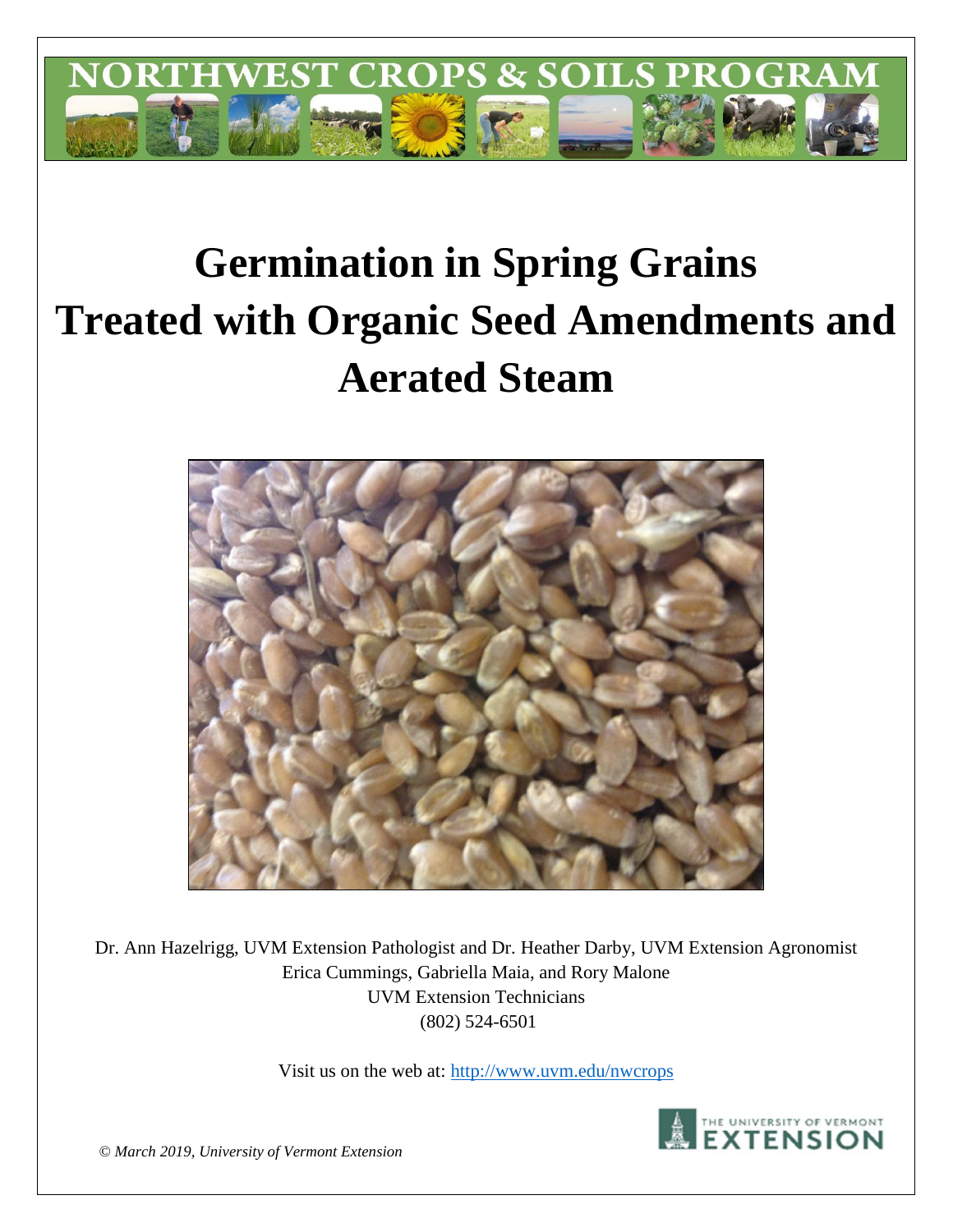## **GERMINATION IN SPRING GRAINS TREATED WITH ORGANIC SEED AMENDMENTS AND AERATED STEAM Dr. Heather Darby, University of Vermont Extension heather.darby[at]uvm.edu**

Small grains are often planted early in the spring when the soil is cool and wet creating ideal conditions for soilborne pathogens. Seed-borne pathogens that cause root rot and damping-off during germination and early seed growth, can often be prevented by treating seeds with conventional fungicides. Organic production does not allow conventional fungicide seed treatments and organic approved seed treatments may help farmers establish better stands of crops. The goal of this project was to compare the impact of various seed protectants and treatments on germination rates of spring wheat and barley.

# **MATERIALS AND METHODS**

#### *August 2017 Trial*

Spring wheat seeds (var 'Prosper') (Albert Lea Seed House, Albert Lea, MN, 2016) were treated on 8- Aug 2017 with six organic biofungicide seed treatments, which included white mustard, skim milk power, aerated steam, K5 and K5AS2, (New York Advanced Biological Marketing, ABM, Geneva, NY) and an untreated control. K5 and K5AS2 are two proprietary seed treatment products in development by ABM. K5 includes strains of *Trichoderma* and K5AS2 contains strains of *Trichoderma* and *Bacillus*. There were four replicates (Table 1).

|                                     | <b>UVM Greenhouse</b>                  |
|-------------------------------------|----------------------------------------|
| Prosper spring wheat treatment date | $8-Aug$                                |
| Prosper spring wheat planting date  | $9-Aug$                                |
| Robust spring barley treatment date | $16$ -Aug                              |
| Robust spring barley planting date  | $18-Aug$                               |
| Replications                        | 4                                      |
| Seeds per replication               | 50                                     |
| Potting medium                      | <b>Sungro Professional Growing Mix</b> |

**Table 1. Organic seed amendment germination trial specifics, 2017.** 

The aerated steam treated seeds were treated at 65℃ by High Mowing Organic Seeds (Wolcott, VT) for 90 seconds in 1" deep trays. After steam treatment, the seeds were dried to their original moisture over a period of 1 hour in a dehydrator at 30℃. The skim milk treatment consisted of 1.3g skim milk powder (Organic Non-fat Dry Milk Powder, NOW Foods, Bloomington, IL) for 10 g seed per 10 ml water. The mustard treatment (*Brassica hirta, or Sinapis alba*) consisted of 10 g mustard per 1000 g seed per 1000 ml water. The K5 treatment consisted of 0.19 ml per 454 g seed (1 lb seed) per 10 ml water. The K5S2 treatment consisted of 0.19 ml K5AS2 per 454 g seed (1 lb seed) in 10 ml water, as recommended by ABM. After treatment, the 50 seeds were spread on paper towels to dry for 24 hours. Water used in the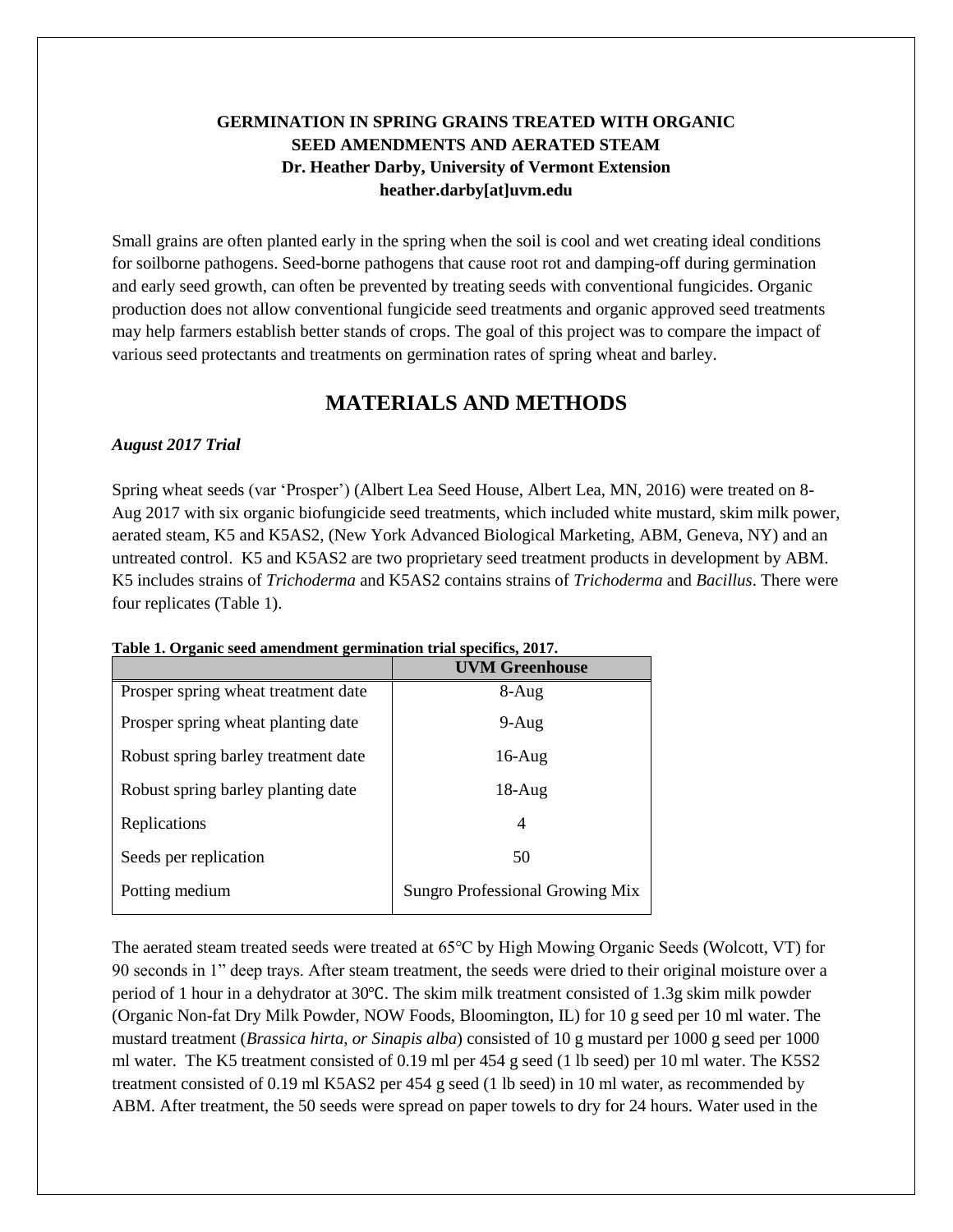seed treatments was distilled, sterile water. Aerated steam treated seeds and the non-treated control were also suspended in water before being spread to dry. Treatment concentrations, when applicable, are shown below in Table 2.

| #              | <b>Treatment</b>             | <b>Treatment concentration</b> |
|----------------|------------------------------|--------------------------------|
| 1              | White mustard (Sinapis alba) | $10g/1000g$ seed/1000ml $H_2O$ |
| $\overline{2}$ | Skim milk powder             | $1.3g/10g$ seed/10ml $H2O$     |
| 3              | Aerated steam                | Steamed at 65°C                |
| 4              | K <sub>5</sub>               | 0.19ml/454g seed/10ml $H_2O$   |
| 5              | K5AS2                        | 0.19ml/454 seed/10ml $H_2O$    |
| 6              | Untreated control            | N/A                            |

**Table 2. Organic seed treatment concentrations, 2017 and 2018.** 

50 seeds per replicate were planted on 9-Aug 2017 into Sungro Professional Growing Mix in 128 cell trays of 8 x 16 in the UVM Main Campus Greenhouse in house #6. The temperature was 68-74°F during the day, and 60-64°F at night, with a 15.5 hour photoperiod. Seed germinations were counted for 5 days by counting the number of sprouts. The percent germination as of day 5 was used for analysis. Seeds were marked with toothpicks when they were recorded as germinated to prevent seeds from being counted more than once. The trial was repeated with spring barley (var 'Robust') (Albert Lea Seed House, Albert Lea, MN, 2016) which were treated on 16-Aug 2017 and planted 18-Aug 2017.

### *February 2018 Trial*

The second germination trial took place in February 2018 with a higher number of seeds per replication. The same seed source was used. The steam treatment methods above were repeated (Table 2) while the amount of the replications, length of trial, the amount of seeds per replication, and the potting media were altered. The potting media used was Fafard® #2 potting mix. Spring barley (var 'Robust') seeds were planted in UVM Greenhouse house #7 on 9-Feb 2018 (Table 3). There were 5 replications of 72 for 5 of the 6 treatments, except for the aerated steam treatment, which was 4 replications of 72 due to a shortage of aerated steam treated 'Robust' barley. On 16-Feb 2018, the non-germinated seeds were counted (the 7<sup>th</sup> day of the trial) and the trial was terminated. The methods were repeated with spring wheat seed (var 'Prosper'), which were planted on 16-Feb 2018 in UVM Greenhouse house #7 in 5 replications of 72 seeds per treatment. Greenhouse temperature for both spring barley and spring wheat was 70-75°F during the day and 60-64°F at night, with a 16-hour photoperiod.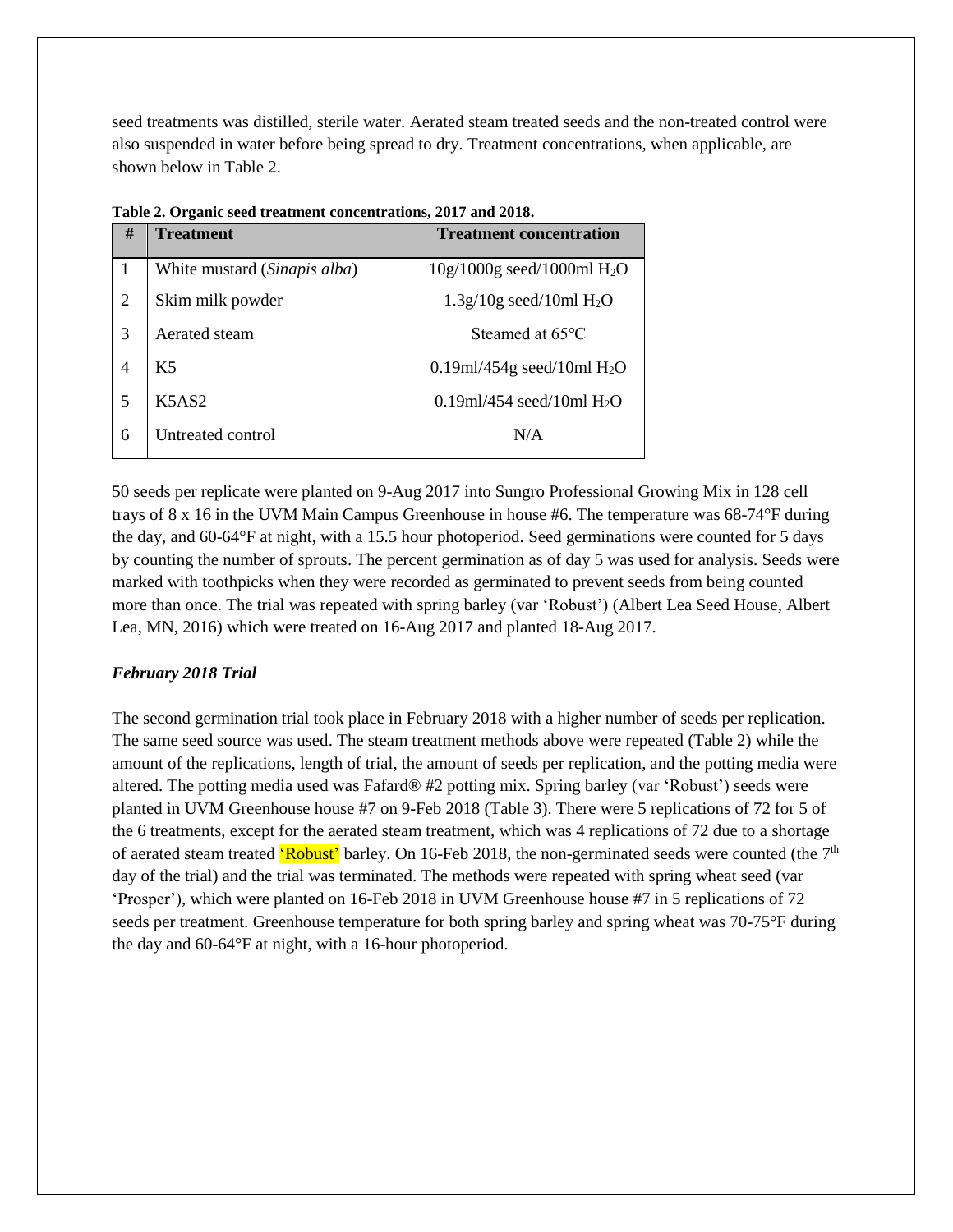|                                    | <b>UVM Greenhouse</b>                |
|------------------------------------|--------------------------------------|
| Robust spring barley planting date | 9-Feb                                |
| Prosper spring wheat planting date | $16$ -Feb                            |
| Replications                       | $5*$                                 |
| Seeds per replication              | 72                                   |
| Potting medium                     | Fafard <sup>®</sup> #2 potting media |

**Table 3. Organic seed amendment germination trial specifics, 2018.** 

\*With the exception of the spring barley aerated steam treatment, which had 4 replicates.

Data from the 2017 trial were analyzed with a one-way analysis of variance (ANOVA) with JMP (JMP®, Version 13. SAS Institute Inc., Cary, NC, 1989-2019). Mean comparisons were made using the Least Significant Difference (LSD) procedure where the F-test was considered significant at p<0.05. Data from the 2018 trial were analyzed using a general linear model procedure of JMP (JMP®, Version 13. SAS Institute Inc., Cary, NC, 1989-2019). Mean comparisons were made using Tukey's Honest Significant Difference (HSD) to find the least significant differences where the F-test was considered significant at p<0.05.

Variations in project results can occur due to variation in genetics, soil, and other growing conditions. Statistical analysis makes it possible to determine whether a difference between treatments is significant or whether it is due to natural variations in the plant or field. At the bottom of each table, a LSD value is presented for each variable (i.e. germination). Least Significant Differences (LSDs) at the 0.05 level of significance are shown. This means that when the difference between two treatments within a column is equal to or greater to the LSD value for the column, there is a real difference between the treatments 95% of the time. In the example to the right, treatment C was significantly different from treatment A, but not

from treatment B. The difference between C and B is 1.5, which is less than the LSD value of 2.0 and so these treatments were not significantly different in yield. The difference between C and A is equal to 3.0, which is greater than the LSD value of 2.0. This indicates the yields of these treatments were significantly different from one another. Treatments with the same letter indicate they are statistically similar, and the top yielding treatment is indicated in bold.

| <b>Treatment</b> | Yield             |
|------------------|-------------------|
| А                | 6.0 <sup>b</sup>  |
| B                | 7.5 <sup>ab</sup> |
| C                | 9.0 <sup>a</sup>  |
| LSD.             | 20                |

## **RESULTS**

#### *August 2017 Trial*

The 2017 trial results are displayed below in Table 4. The 'Robust' spring barley was noted to be vigorous during germination. The aerated steam treatment had the highest germination percentage of all the treatments (99.0%). Although it was not significantly different from the control (96.5%), the aerated steam treatment performed significantly higher than the skim milk powder (95.5%) and K5 (90.0%)*.* K5 had a significantly lower germination rate than all other treatments. While there were significant differences between germination rates for 'Robust' spring barley ( $P = 0.0010$ ), 'Prosper' spring wheat treatments were statistically similar ( $P = 0.6658$ ) to each other.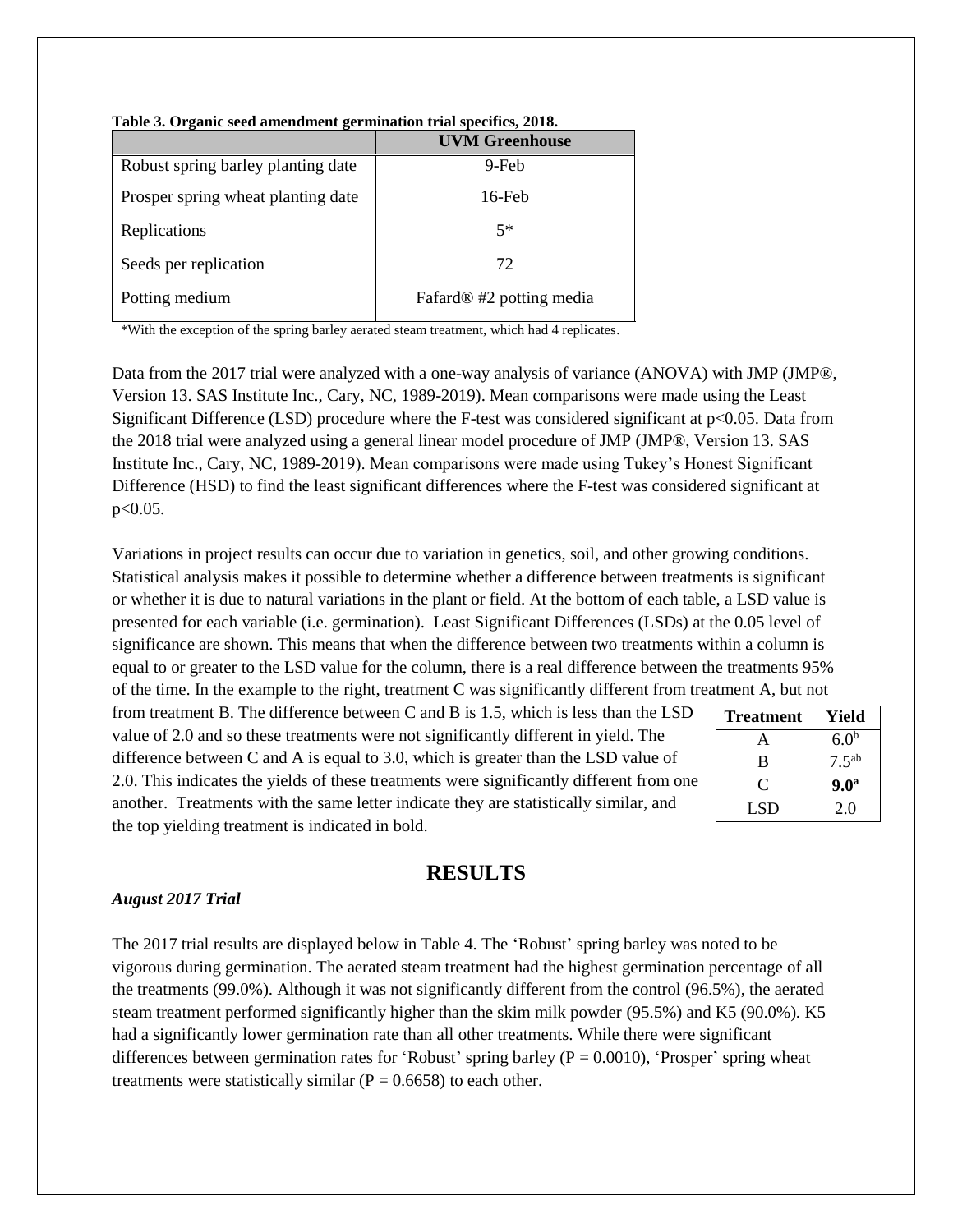| <b>Treatment</b>             | <b>Spring barley</b><br>germination | <b>Spring wheat</b><br>germination |
|------------------------------|-------------------------------------|------------------------------------|
|                              | $\frac{0}{0}$                       | $\frac{0}{0}$                      |
| White mustard (Sinapis alba) | $96.5^{ab}$ †                       | 96.0                               |
| Skim milk powder             | $95.5^{b}$                          | 98.0                               |
| Aerated steam                | $99.0^{\rm a}$                      | 97.0                               |
| K <sub>5</sub>               | 90.0 <sup>c</sup>                   | 96.0                               |
| K5AS2                        | $96.5^{ab}$                         | 98.0                               |
| Untreated control            | $96.5^{ab}$                         | 97.5                               |
| LSD(0.05)                    | 2.83                                | <b>NS</b>                          |
| <b>Trial Mean</b>            | 95.7                                | 97.0                               |

**Table 4. Spring barley and spring wheat germination results, August 2017.**

†Treatments within a column with the same letter are statistically similar. Top performers are highlighted in **bold**.

LSD – Least significant difference.

NS- Not significant.

## *February 2018 Trial*

In the 2018 trial, the spring barley treatments again showed significant differences between the seed treatments ( $P = 0.0215$ ) while the spring wheat treatments were statistically similar ( $P = 0.9188$ ). The spring barley aerated steam treatment (92.0%) was significantly higher than the skim milk powder, K5 (78.6%) and K5AS2 (78.9%) but was statistically similar to the white mustard (80.8%) and the control (80.8) (Table 5).

|  |  | Table 5. Spring barley and spring wheat germination results, February 2018. |  |  |
|--|--|-----------------------------------------------------------------------------|--|--|
|  |  |                                                                             |  |  |
|  |  |                                                                             |  |  |

| <b>Treatment</b>             | <b>Spring Barley Germination</b> | <b>Spring Wheat Germination</b> |  |
|------------------------------|----------------------------------|---------------------------------|--|
|                              | $\frac{0}{0}$                    | $\frac{6}{9}$                   |  |
| White mustard (Sinapis alba) | $80.8^{ab}$ †                    | 96.1                            |  |
| Skim milk powder             | 79.2 <sup>b</sup>                | 95.8                            |  |
| Aerated steam                | $92.0^{\rm a}$                   | 96.7                            |  |
| K <sub>5</sub>               | 78.6 <sup>b</sup>                | 95.8                            |  |
| K5AS2                        | 78.9 <sup>b</sup>                | 97.5                            |  |
| Untreated control            | 80.8 <sup>ab</sup>               | 96.1                            |  |
| LSD(0.05)                    | 11.2                             | <b>NS</b>                       |  |
| <b>Trial Mean</b>            | 81.7                             | 96.3                            |  |

†Treatments within a column with the same letter are statistically similar. Top performers are highlighted in **bold**. HSD- honest significant difference from Tukey LSD.

NS- Not significant.